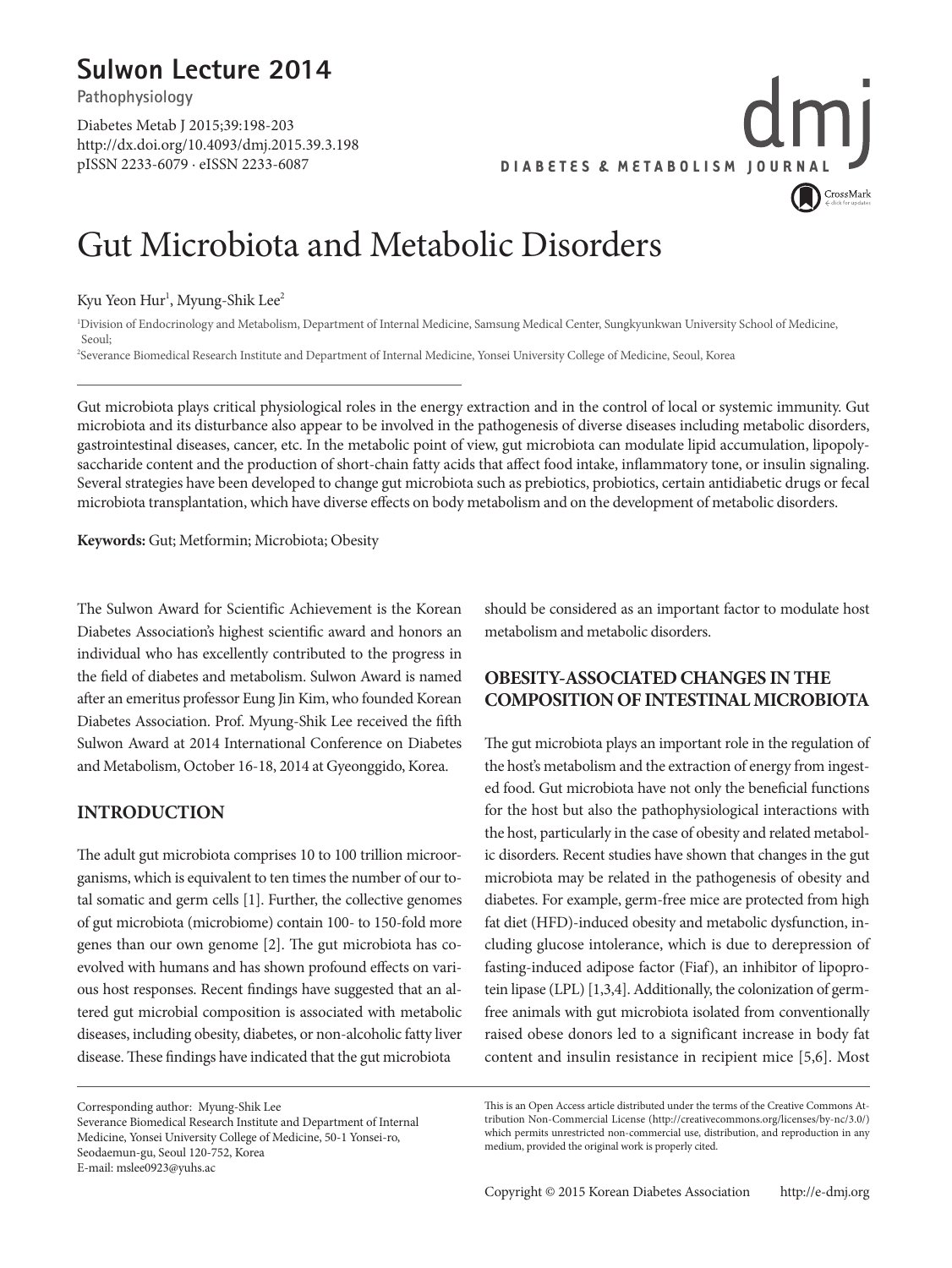bacterial species in the mouse and human gut belong to the phyla Bacteroidetes and Firmicutes. Compared with their lean counterparts, leptin-deficient *ob/ob* mice showed a decrease in Bacteroidetes and a corresponding increase in Firmicutes [7]. Interestingly, studies with humans also have shown that gut microbiota composition differs between obese and lean subjects [5,7]. Recently, two large metagenome-wide association studies reported that subjects with type 2 diabetes mellitus (T2DM) had a lower proportion of butyrate-producing *Clostridiales* (*Roseburia* and *Faecalibacterium prausnitzii*) and greater proportions of *Clostridiales* that do not produce butyrate, suggesting a protective role of butyrate-producing bacteria against T2DM [8,9].

Currently, it is not known whether these changes in the intestinal microbiota composition are secondary to the altered gastrointestinal motility and small intestinal bacterial overgrowth that are often seen in T2DM. Nevertheless, selected intestinal bacterial strains may function in the clinic as early diagnostic markers to better identify obese subjects who might be prone to develop T2DM, and provide a novel therapeutic modality against obesity or T2DM.

#### **MECHANISMS BY WHICH INTESTINAL MICROBIOTA ARE ASSOCIATED WITH OBESITY AND DIABETES**

#### **Short-chain fatty acids**

An essential role of gut microbiota is the fermentation of dietary polysaccharides that the host cannot otherwise digest. Dietary fibers constitute the indigestible portion of plant foods containing insoluble and soluble fibers. These soluble fibers are digested by enzymes derived from the gut microbiota into short-chain fatty acids (SCFAs). SCFAs (butyrate, acetate, and propionate) are absorbed in the intestines and used as energy by the host. In addition to their role as energy substrates, SC-FAs function as regulators of food or energy intake [10] and inflammation [11]. It is well known that SCFAs are associated with increased satiety and reduced food intake [10]. SCFAs bind to G protein-coupled receptors, (GPCRs) such as GPR41 and GPR43, which are expressed in the enteroendocrine cells [12]. This action leads to the secretion of certain peptide hormones, such as peptide YY (PYY), that are released basolaterally into the systemic circulation, enabling a form of communication between the gut milieu and the host. Reduced food intake is, in part, due to the increases in the gut hormones,

such as glucagon-like peptide (GLP)-1 and PYY [13] which decrease appetite and energy intake, and due to the decreased release of the gut peptide ghrelin, which increases food intake through effects on the hypothalamic and brainstem reward-related circuits (Fig. 1) [14]. SCFAs-mediated activation of GPR43 resulted in suppression of insulin signaling in the adipose tissue



**Fig. 1.** Gut microbiota regulation of host metabolism. Undigested carbohydrates are fermented by gut microbiota into short-chain fatty acids (SCFAs), primarily acetate, propionate, and butyrate. SCFAs affect the host metabolism in several ways. SCFAs can signal through G protein-coupled receptor 41 (GPR41) on enteroendocrine cells, inducing the secretion of peptide YY (PYY) which inhibits gut motility, increases intestinal transit rate, and reduces the harvest of energy from the diet. Engagement of GPR43 by SCFAs has been shown to trigger the glucogon-like peptide 1 (GLP-1) to increase insulin sensitivity. Gut microbiota efficiently suppresses fasting-induced adipose factor (Fiaf) expression in the ileum, which inhibits lipoprotein lipase (LPL) activity and fat storage in white adipose tissue. SCFAs-mediated activation of GPR43 results in suppression of insulin signaling in the adipose tissue and subsequent prevention of fat accumulation. SCFAs also activate intestinal gluconeogenesis (IGN) via a gut-brain neural circuit, which can improve glucose metabolism and reduce food intake. VLDL, very low density lipoprotein; FFA, free fatty acid.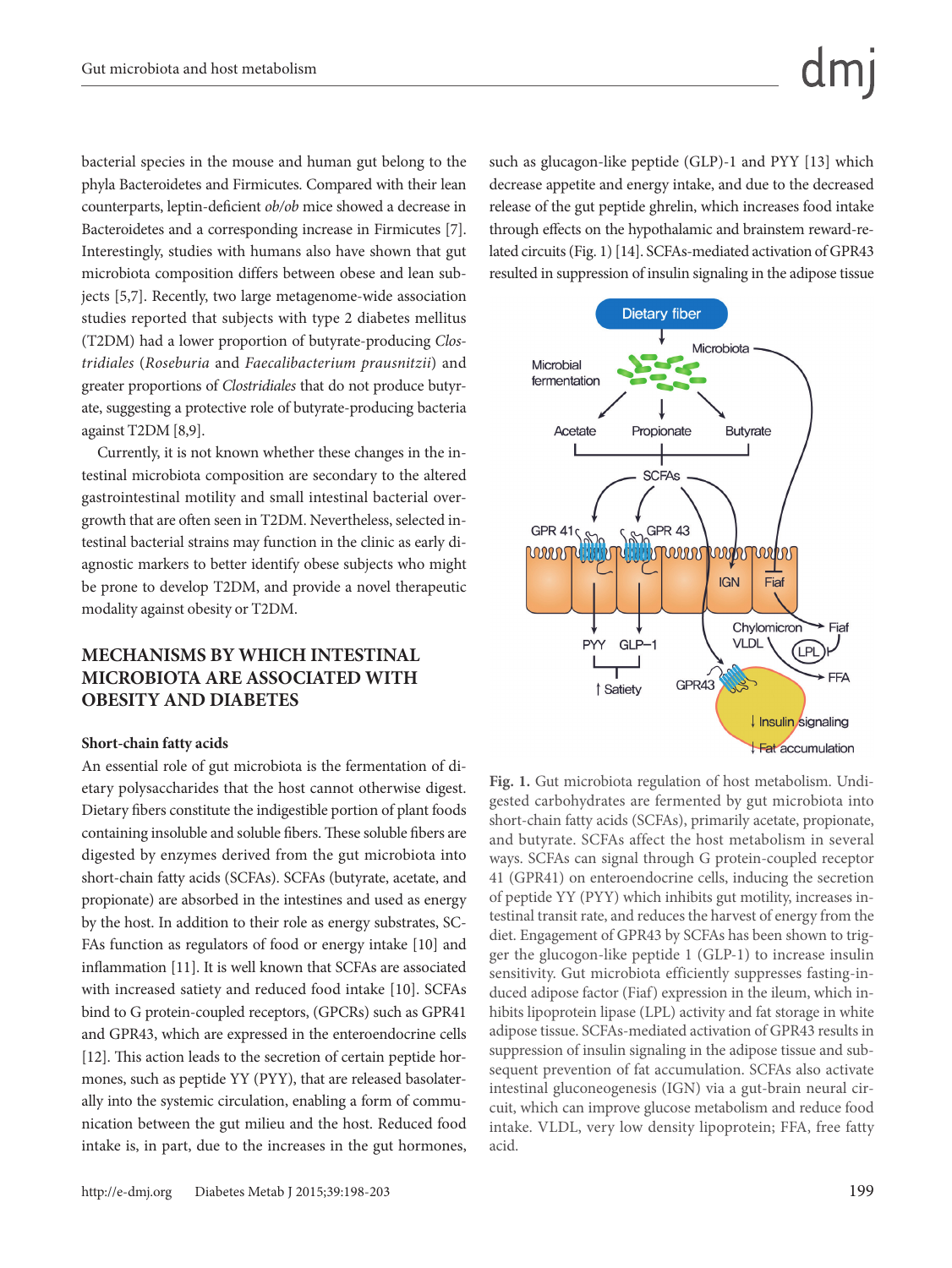

**Fig. 2.** Effect of high fat diet (HFD) and metformin on gut microbiota and intestinal environment. A HFD induces gut microbial alteration, which increases gut permeability and reduces the expression of tight junction protein, such as zonula occludens (ZO)-1 and occludin, in the intestinal epithelial cells, results in the passage of lipopolysaccharide (LPS) into the portal blood circulation. The disruption of the gut barrier function and the gut microbiota-derived endotoxemia could contribute to the pathogenesis of obesity, insulin resistance, and type 2 diabetes mellitus (T2DM). Metformin is able to affect the mouse microbiota and restored the decreased abundance of *Akkermansia muciniphila*, a mucin-degrading G (–) anaerobes, in the gut of mice fed a HFD to that of mice fed normal chow diet. *A. muciniphila* had similar beneficial metabolic effects to that of metformin administration.

subsequently preventing fat accumulation [15]. Recent study reported that dietary soluble fibers exert their antiobesity and antidiabetic effects via the induction of intestinal gluconeogenesis (IGN), which is contrary to the general idea that gluconeogenesis impairs glucose tolerance [16]. Butyrate activates *IGN* gene expression through a cAMP-dependent mechanism, while propionate, itself a substrate of IGN, activates *IGN* gene expression via a gut-brain neural circuit [16]. Glucose released by IGN is detected by a portal vein glucose sensor that signals to the brain through the peripheral nervous system, thus exerting beneficial effects on food intake and improving glucose tolerance (Fig. 1)[16,17].

#### **Gut permeability and metabolic endotoxemia**

Several recent studies have suggested that disruption of the gut barrier function and the gut microbiota-derived endotoxemia could contribute to the pathogenesis of obesity and T2DM [18,19]. A HFD dramatically increased gut permeability and reduced the expression of tight junction protein, such as zonula occludens-1 and occludin, in the intestinal epithelial cells of mice (Fig. 2) [20]. Disruption of the gut barrier in genetically or HFD-induced obese mice increased gut permeability, resulting in the leakage of lipopolysaccharide into the portal blood circulation (Fig. 2) [21-23]. Consistent with this concept, the modulation of the gut microbiota composition with antibiotics or prebiotics improved gut permeability, reduced metabolic endotoxemia, lowered inflammation, and alleviated glucose intolerance [24].

#### **INTESTINAL MICROBIOTA MODULATION AS NOVEL THERAPEUTIC STRATEGIES FOR OBESITY AND DIABETES**

#### **Prebiotics**

Prebiotics are non-digestible but fermentable polysaccharides, such as inulin, fructo-, oligosaccharides, galato-oligosaccharides, or lactulose. Foods artificially enriched with these fibers are defined as prebiotics, which promote SCFA production and the growth of beneficial bacteria, especially *Bifidobacterium* and *Lactobacillus* [25]. Studies in healthy humans and rodents have demonstrated that prebiotic consumption reduces hunger and enhances satiety [26]. As discussed above, this modulation of ingestive behavior is mediated, in part, by SCFA-induced changes in gut peptide secretion. Additionally, by promoting *Bifidobacterium* populations, prebiotics improve gut barrier function [27].

#### **Probiotics**

Probiotics are defined as live microorganisms that confer a beneficial health effect on the host when administered in proper amounts. Some probiotic strains, especially those of the genera *Lactobacillus* and *Bifidobacterium*, have been shown to ameliorate obesity and metabolic disorders. The suggested mechanisms include inhibition of the pathogen adhesion to gut mucosa, stabilization of the microbial community, or improvement of the mucosal integrity and barrier function [27-31]. The improvements of gut barrier function may reflect the actions of the SCFA products of bacterial fermentation. A recent study re-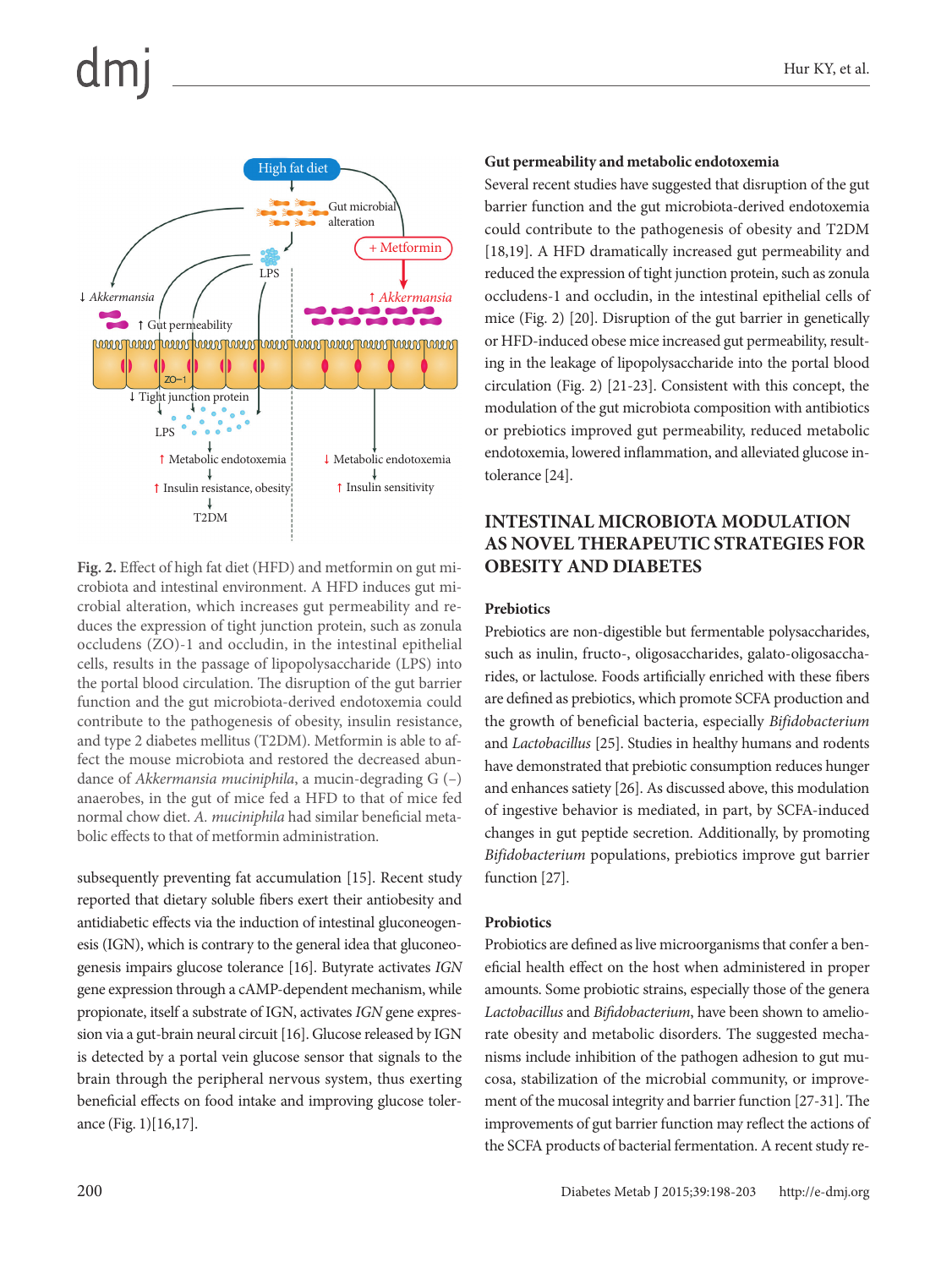ported the direct beneficial actions of *Lactobacilli* on the epithelial cells and on the enteric nervous system regulating gut contractility [32].

#### **Drugs**

A recent study showed that metformin, widely used for treatment of T2DM, is able to slow aging in *Caenorhabditis elegans*  by metabolically altering *Escherichia coli* with which it is cocultured [33]. This effect was found to be due to the alteration of folate and the methionine metabolism of *E. coli* by metformin. Metformin decreased the methionine cycle and increased the levels of both S-adenosylmethionine (SAMe) and S-adenosylhomocystein. SAMe acts a co-repressor of methionine synthesis genes and also inhibits the folate cycle, resulting in decelerated aging in the worm [33].

Metformin can also affect the intestinal microbiota of mammals. We have demonstrated that metformin is able to affect the mouse microbiota and increase the abundance of *Akkermansia muciniphila*, a mucin-degrading G (–) anaerobes, in the gut of experimental mice fed a HFD (Fig. 2) [34]. We also observed that the administration of *A. muciniphila* had similar beneficial metabolic effects to that of metformin administration: (1) increased the number of mucin-producing goblet cells was similarly found after the administration of metformin or *A. muciniphila*; (2) diminished regulatory T (Treg) cell numbers and elevated interleukin 1β (IL-1β) or IL-6 mRNA expression in the visceral adipose tissue of mice fed a HFD were similarly reversed after the administration of metformin or *A. muciniphila*. Mucin has recently been shown to enhance delivery of tolerogenic immunoregulatory signal to the intestinal epithelium by forming galectin-3-dectin-1-FcγRIIB complex besides its classical role as a physical barrier [35] This study therefore underscores that drugs, such as metformin, might exert therapeutic effects, at least in part by modulating the gut micriobiota.

#### **Fecal microbiota transplantation**

Recently, articles in the literature regarding fecal microbiota transplantation (FMT) have aroused strong interest. FMT is reported to be a highly successful therapy for recurrent *Clostridium difficile* infection [36]. These results also suggested a potential therapeutic effect of FMT in metabolic syndrome or T2DM. A recent study showed that FMT via a gastroduodenal tube from lean donors into obese subjects with metabolic syndrome induced a significant improvement of insulin sensitivity in the recipients [37]. FMT resulted in an increase of the microbial diversity and a 2.5-fold increase in the proportion of butyrate producer *Roseburia intestinalis* after 6 weeks of treatment, whereas, fecal SCFA levels were decreased. Despite this first evidence that such as approach could be attractive, more information is needed with larger, well-designed studies to prove whether such approaches are overall beneficial for patients with metabolic syndrome or T2DM.

#### **CONCLUSIONS**

Intestinal microbiota may play an important role in the pathogenesis of T2DM by influencing body weight, proinflammatory activity, and insulin resistance (Fig. 1). Future studies are required to increase our understanding of the complex interplay between intestinal microbiota and the host with T2DM and to enable the development of innovative and effective treatments for T2DM.

#### **CONFLICTS OF INTEREST**

No potential conflict of interest relevant to this article was reported.

#### **ACKNOWLEDGMENTS**

This study was supported by a Global Research Laboratory Grant (K21004000003-12A0500-00310) from the National Research Foundation of Korea and the Ulsan National Institute of Science and Technology Research Fund (2014M3A9D8034459).

#### **REFERENCES**

- 1. Backhed F, Ley RE, Sonnenburg JL, Peterson DA, Gordon JI. Host-bacterial mutualism in the human intestine. Science 2005; 307:1915-20.
- 2. Qin J, Li R, Raes J, Arumugam M, Burgdorf KS, Manichanh C, Nielsen T, Pons N, Levenez F, Yamada T, Mende DR, Li J, Xu J, Li S, Li D, Cao J, Wang B, Liang H, Zheng H, Xie Y, Tap J, Lepage P, Bertalan M, Batto JM, Hansen T, Le Paslier D, Linneberg A, Nielsen HB, Pelletier E, Renault P, Sicheritz-Ponten T, Turner K, Zhu H, Yu C, Li S, Jian M, Zhou Y, Li Y, Zhang X, Li S, Qin N, Yang H, Wang J, Brunak S, Dore J, Guarner F, Kristiansen K, Pedersen O, Parkhill J, Weissenbach J; MetaHIT Consortium, Bork P, Ehrlich SD, Wang J. A human gut microbial gene catalogue established by metagenomic sequencing. Nature 2010;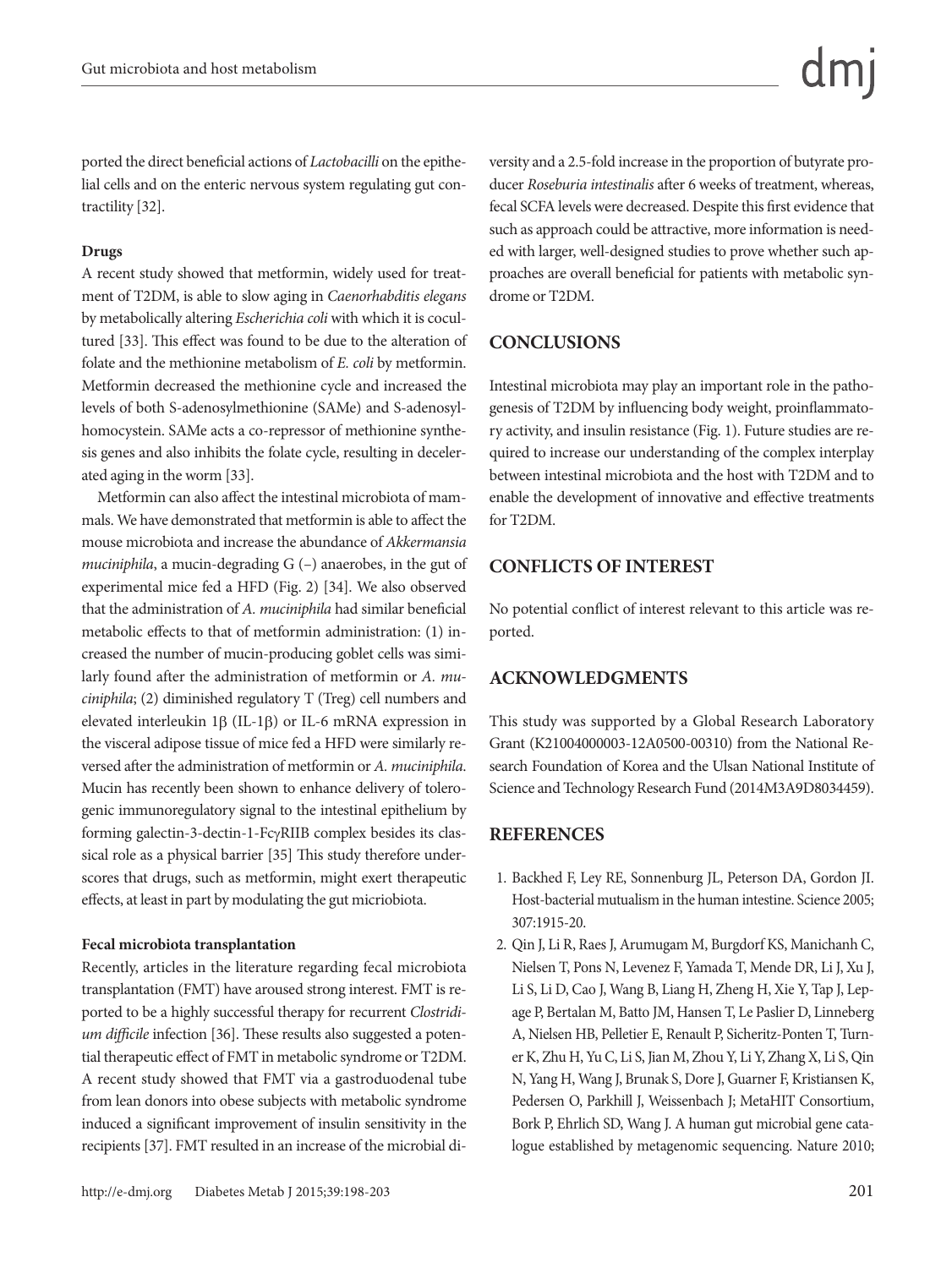# $dm$

464:59-65.

- 3. Backhed F, Ding H, Wang T, Hooper LV, Koh GY, Nagy A, Semenkovich CF, Gordon JI. The gut microbiota as an environmental factor that regulates fat storage. Proc Natl Acad Sci U S A 2004;101:15718-23.
- 4. Backhed F, Manchester JK, Semenkovich CF, Gordon JI. Mechanisms underlying the resistance to diet-induced obesity in germ-free mice. Proc Natl Acad Sci U S A 2007;104:979-84.
- 5. Turnbaugh PJ, Ley RE, Mahowald MA, Magrini V, Mardis ER, Gordon JI. An obesity-associated gut microbiome with increased capacity for energy harvest. Nature 2006;444:1027-31.
- 6. Turnbaugh PJ, Backhed F, Fulton L, Gordon JI. Diet-induced obesity is linked to marked but reversible alterations in the mouse distal gut microbiome. Cell Host Microbe 2008;3:213-23.
- 7. Ley RE, Backhed F, Turnbaugh P, Lozupone CA, Knight RD, Gordon JI. Obesity alters gut microbial ecology. Proc Natl Acad Sci U S A 2005;102:11070-5.
- 8. Karlsson FH, Tremaroli V, Nookaew I, Bergstrom G, Behre CJ, Fagerberg B, Nielsen J, Backhed F. Gut metagenome in European women with normal, impaired and diabetic glucose control. Nature 2013;498:99-103.
- 9. Qin J, Li Y, Cai Z, Li S, Zhu J, Zhang F, Liang S, Zhang W, Guan Y, Shen D, Peng Y, Zhang D, Jie Z, Wu W, Qin Y, Xue W, Li J, Han L, Lu D, Wu P, Dai Y, Sun X, Li Z, Tang A, Zhong S, Li X, Chen W, Xu R, Wang M, Feng Q, Gong M, Yu J, Zhang Y, Zhang M, Hansen T, Sanchez G, Raes J, Falony G, Okuda S, Almeida M, LeChatelier E, Renault P, Pons N, Batto JM, Zhang Z, Chen H, Yang R, Zheng W, Li S, Yang H, Wang J, Ehrlich SD, Nielsen R, Pedersen O, Kristiansen K, Wang J. A metagenome-wide association study of gut microbiota in type 2 diabetes. Nature 2012;490:55-60.
- 10. Cani PD, Knauf C, Iglesias MA, Drucker DJ, Delzenne NM, Burcelin R. Improvement of glucose tolerance and hepatic insulin sensitivity by oligofructose requires a functional glucagon-like peptide 1 receptor. Diabetes 2006;55:1484-90.
- 11. Conterno L, Fava F, Viola R, Tuohy KM. Obesity and the gut microbiota: does up-regulating colonic fermentation protect against obesity and metabolic disease? Genes Nutr 2011;6: 241-60.
- 12. Tazoe H, Otomo Y, Kaji I, Tanaka R, Karaki SI, Kuwahara A. Roles of short-chain fatty acids receptors, GPR41 and GPR43 on colonic functions. J Physiol Pharmacol 2008;59 Suppl 2: 251-62.
- 13. Delzenne N, Blundell J, Brouns F, Cunningham K, De Graaf K, Erkner A, Lluch A, Mars M, Peters HP, Westerterp-Plantenga

M. Gastrointestinal targets of appetite regulation in humans. Obes Rev 2010;11:234-50.

- 14. Alvarez-Castro P, Pena L, Cordido F. Ghrelin in obesity, physiological and pharmacological considerations. Mini Rev Med Chem 2013;13:541-52.
- 15. Kimura I, Ozawa K, Inoue D, Imamura T, Kimura K, Maeda T, Terasawa K, Kashihara D, Hirano K, Tani T, Takahashi T, Miyauchi S, Shioi G, Inoue H, Tsujimoto G. The gut microbiota suppresses insulin-mediated fat accumulation via the shortchain fatty acid receptor GPR43. Nat Commun 2013;4:1829.
- 16. De Vadder F, Kovatcheva-Datchary P, Goncalves D, Vinera J, Zitoun C, Duchampt A, Backhed F, Mithieux G. Microbiotagenerated metabolites promote metabolic benefits via gutbrain neural circuits. Cell 2014;156:84-96.
- 17. Delaere F, Duchampt A, Mounien L, Seyer P, Duraffourd C, Zitoun C, Thorens B, Mithieux G. The role of sodium-coupled glucose co-transporter 3 in the satiety effect of portal glucose sensing. Mol Metab 2012;2:47-53.
- 18. de Kort S, Keszthelyi D, Masclee AA. Leaky gut and diabetes mellitus: what is the link? Obes Rev 2011;12:449-58.
- 19. Everard A, Lazarevic V, Gaia N, Johansson M, Stahlman M, Backhed F, Delzenne NM, Schrenzel J, Francois P, Cani PD. Microbiome of prebiotic-treated mice reveals novel targets involved in host response during obesity. ISME J 2014;8:2116-30.
- 20. Cani PD, Possemiers S, Van de Wiele T, Guiot Y, Everard A, Rottier O, Geurts L, Naslain D, Neyrinck A, Lambert DM, Muccioli GG, Delzenne NM. Changes in gut microbiota control inflammation in obese mice through a mechanism involving GLP-2-driven improvement of gut permeability. Gut 2009; 58:1091-103.
- 21. Brun P, Castagliuolo I, Di Leo V, Buda A, Pinzani M, Palu G, Martines D. Increased intestinal permeability in obese mice: new evidence in the pathogenesis of nonalcoholic steatohepatitis. Am J Physiol Gastrointest Liver Physiol 2007;292:G518-25.
- 22. Cani PD, Amar J, Iglesias MA, Poggi M, Knauf C, Bastelica D, Neyrinck AM, Fava F, Tuohy KM, Chabo C, Waget A, Delmee E, Cousin B, Sulpice T, Chamontin B, Ferrieres J, Tanti JF, Gibson GR, Casteilla L, Delzenne NM, Alessi MC, Burcelin R. Metabolic endotoxemia initiates obesity and insulin resistance. Diabetes 2007;56:1761-72.
- 23. Cani PD, Bibiloni R, Knauf C, Waget A, Neyrinck AM, Delzenne NM, Burcelin R. Changes in gut microbiota control metabolic endotoxemia-induced inflammation in high-fat diet-induced obesity and diabetes in mice. Diabetes 2008;57: 1470-81.